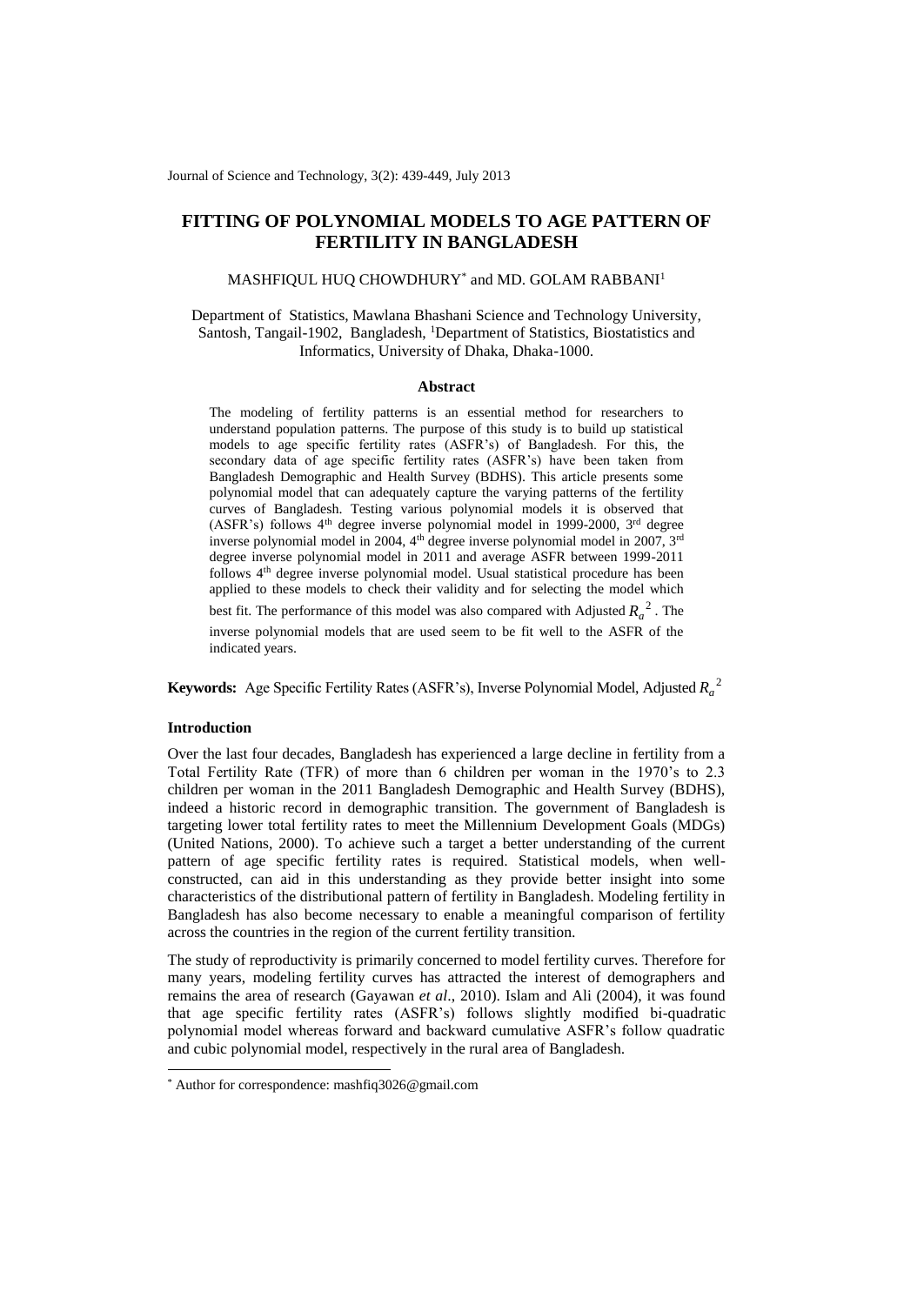Traditionally, one can sketch some graphs of the demographic parameters. But very few of us know what types of functional form are appropriate for the parameters in the context of Bangladesh. In this study, an attempt has been made here to find out what types of statistical models are more appropriate to age specific fertility rates of Bangladesh. We will prefer those types of model whose number of parameters are as less as possible and interpretable in physical terms and are good enough to approximate all the relevant variations that are observable in the data. These statistical models will also help us in having a good platform for comparing the fertility performances of different cohorts across regions and over time horizon.

In this article, we propose statistical models using the inverse polynomial function applied to the generally available data about the age specific fertility rates on different age groups over different BDHS (1999-2000, 2004, 2007 and 2011) data. The proposed model is a flexible one that can capture various shapes of ASFR. It also provides a mathematical description of some fertility indices through its interpretable parameters. The efficacy of the model was determined by comparing its performance with model validation criteria and Adjusted  $R_a^2$ . These conceptual statistical models will derive information about fertility characteristics over time. Thus the main objectives of this study are as follows:

- $\checkmark$  To investigate the underlying patterns of observed ASFR of indicated periods.
- $\checkmark$  To fit an appropriate statistical model capturing the pattern of ASFR.
- $\checkmark$  To establish a general statistical model of ASFR.

The paper is mainly organized into four sections.  $1<sup>st</sup>$  section is introduction. The pattern of age specific fertility in Bangladesh is described in the  $2<sup>nd</sup>$  section. Section three contains materials and methods which includes data sources and methodology. We propose our model in section 4. The graphs of observed and fitted model to the fertility data are presented in section 5. This paper concludes with a discussion of the implications of our findings.

#### **The Pattern of Age Specific Fertility Rate's in Bangladesh**

Fertility is one of the principal components of population dynamics that determine the size and structure of the population of a country. To assess the fertility pattern in Bangladesh, we have used estimates of total fertility rate (TFR), which is the most widely used index of fertility. Fig. 1 clearly show that the TFR declines during the period 1975 to 2011 in Bangladesh.

The total fertility rate in Bangladesh has declined rapidly in the late 1980's and early 1990's and plateaued at around 3.3 for most of the 1990's. Despite the increase in contraceptive prevalence rate (CPR) over the period, TFR has remained at the same level during 1993-1999. The 2004 Bangladesh Demographic and Health Survey (BDHS) data indicate that after a long stagnation, the TFR declined slightly from 3.3 to 3.0 between 1999-2000 and 2004. Between the 2007 and 2011 there has been almost a 15 percent decline in the total fertility rate from 2.7 to 2.3 births per woman. The rural urban difference in fertility has narrowed over the past decade, from 1.1 births in 1999-2000 to 0.5 births in 2011.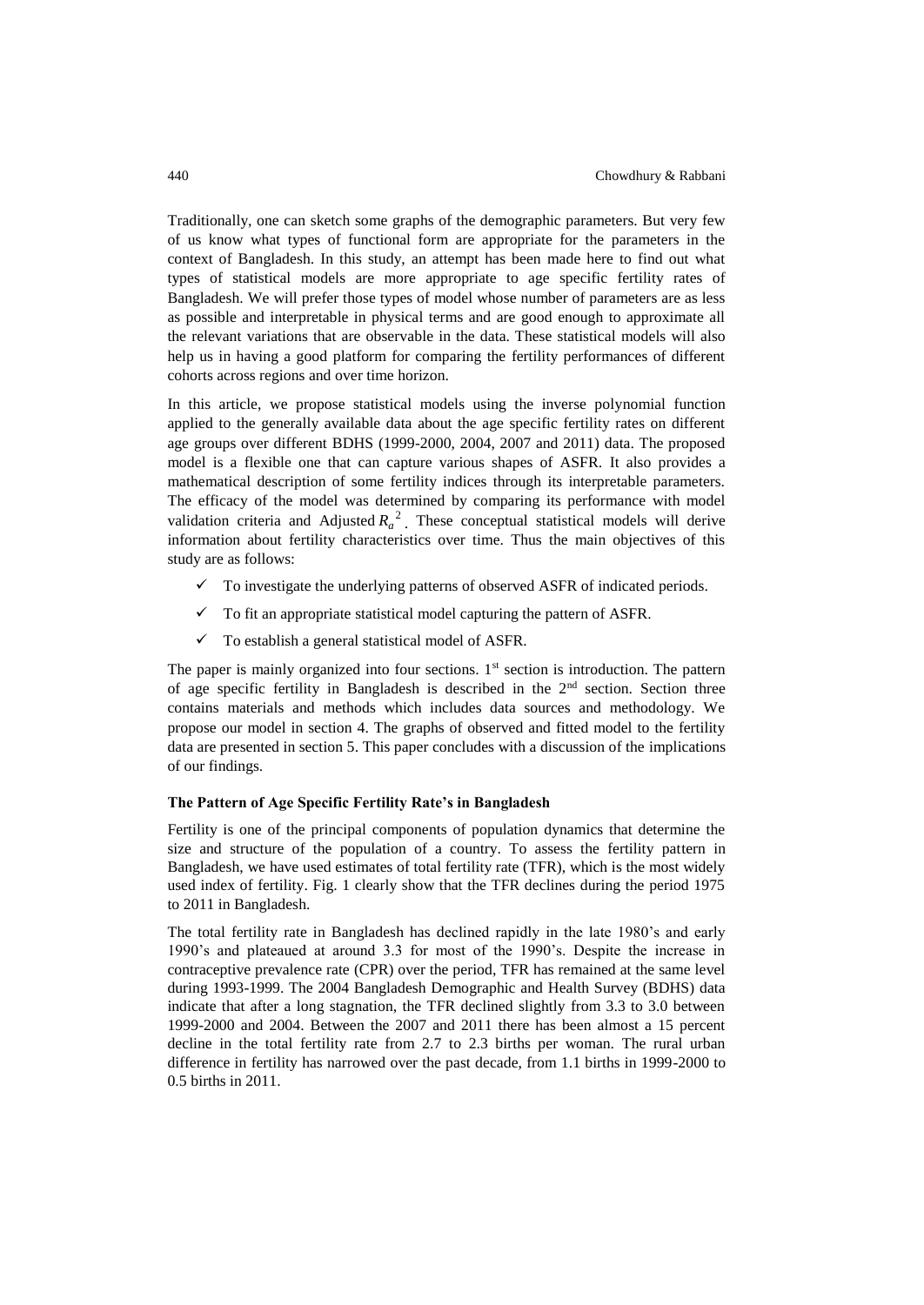

**Fig. 1.** Trends in Total Fertility Rates, 1975-2011 BDHS.

A plot of the ASFR reveals some differences in the age pattern of fertility among different BDHS survey. Figure II shows the five-year age pattern of fertility for Bangladesh. Some characteristics of fertility pattern can be observed from Fig. 2.



**Fig. 2.** Trends in Age Specific Fertility Rates from 1999 to 2011.

The pattern for 2011 fertility curves (Fig. 2) starts with a lower rate than those of the other fertility curves. It rises to reach the peak in the early twenties (age group: 20-24) before it starts dropping rapidly. Unlike BDHS-2011, rest of the fertility curves pattern starts with a relatively higher rate and peaks in the early twenties (age group 20-24). It does not demonstrate a rapid drop after the peak. In contrast to the other fertility curves, 1999 fertility curves depicts a broad peak shape that extends from the early twenties to the early thirties before a rapid drop. Additionally, whereas the tail of the curve almost approximates zero in the early forties for 2011, 2007 and 2004 BDHS, that of 1999-2000 is still much higher at the same point. Fertility curves also demonstrates that after a decade-long plateau in fertility (1993-1994 to 2000) at around 3.3 children per women there has been a steady and formidable decline in each subsequent years

#### **Materials and Methods**

## *Data Sources*

This study uses secondary data from the Bangladesh Demographic and Health Survey (BDHS), 2011, a nationally representative sample survey. The 2011 BDHS survey was conducted under the authority of the National Institute for Population Research and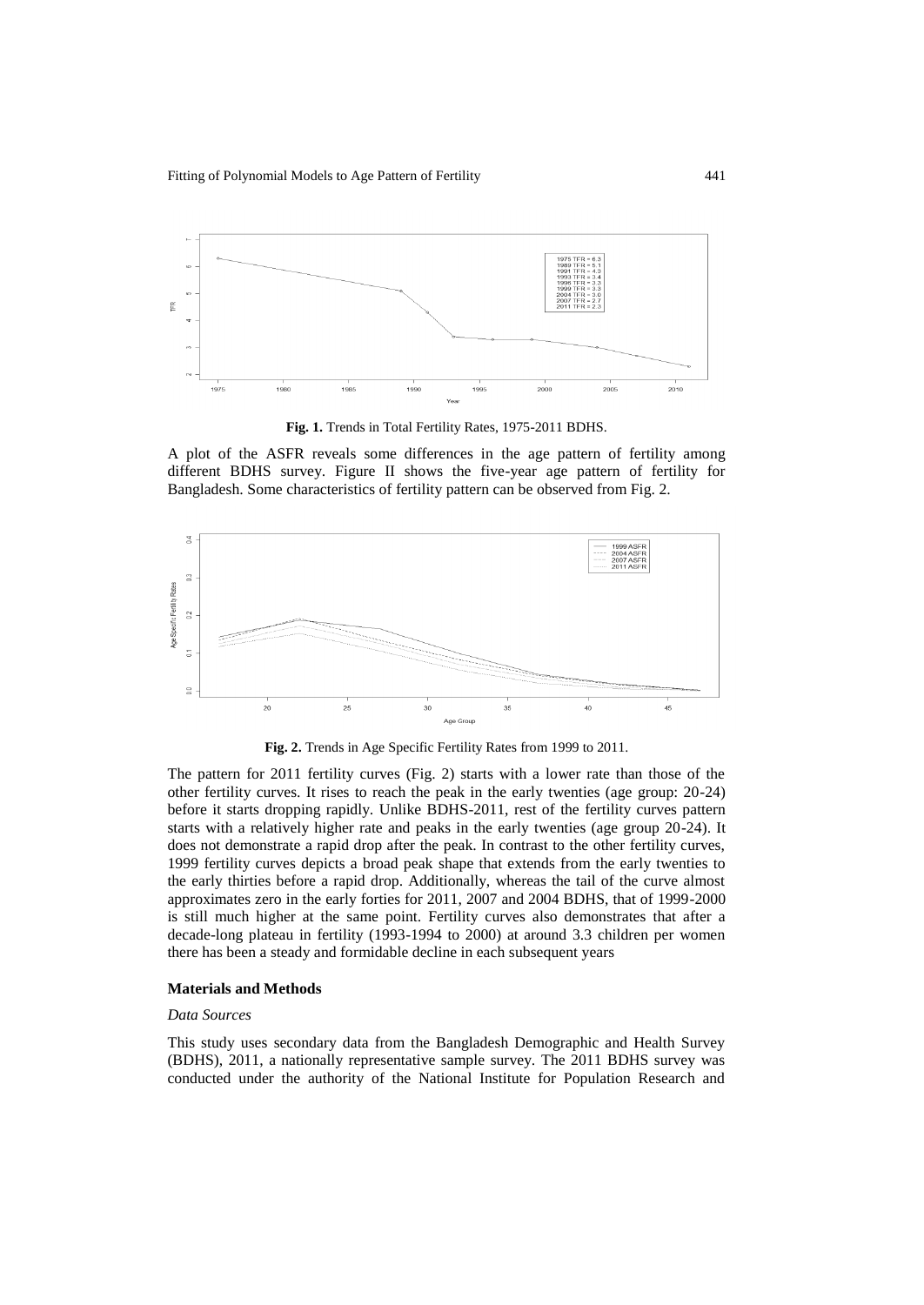Training (NIPORT) of the Ministry of Health and Family Welfare (Mitra *et al.*, 2013). The data used in this study is publicly available. Other published reports from NIPORT are also used in order to support the analysis.

#### *Methodology*

It is widely known that the distribution of ASFR has a typical shape. The standard fertility shape depicting the age pattern of fertility with zero values before age 10, low but increasing positive values between 15-19, rising to a maximum between 20-29 and then decreasing slowly to reach zero by age 50. This non-linear pattern was the reciprocal of the V-shape. Some well-known families of models are polynomial models, exponential family and yield density models. To best capture the fertility pattern of Bangladesh, we have used polynomial models because other models cannot statistically describe the fertility pattern of Bangladesh.

#### *Polynomial Model*

In statistics, nonlinear regression is a form of regression analysis in which observational data are modeled by a function which is a nonlinear combination of the model parameters and depends on one or more independent variables. The data are fitted by a method of successive approximations (Gujrati, 1998). In statistics, polynomial regression is a form of linear regression in which the relationship between the independent variable *x* and the dependent variable *y* is modeled as an n<sup>th</sup> order polynomial. Polynomial regression fits a nonlinear relationship between the value of *x* and the corresponding conditional mean of *y*, denoted  $E(y/x)$ .

Using the scattered plot of age specific fertility rates by age group in years (Fig. 2), it is observed that age specific fertility rates can be fitted by polynomial model with respect to different ages in year. Therefore a n<sup>th</sup> degree polynomial model is considered and the form of the model is

$$
y = a_0 + a_1 x^1 + a_2 x^2 + \dots + a_n x^n + u
$$
 (Gupta and Kapoor, 1997)  

$$
y = a_0 + \sum_{i=1}^n a_i x^i + u
$$

Where, x is mid-value of an age group in years; y is ASFR's;  $a_0$  is the constant term;  $a_i$  is

the coefficient of  $x^i$  ( $i = 1,2,3,4,5,...,n$ ) and *u* is the stochastic error term of the model. Here, a suitable *n* is chosen for which the error sum of square is minimum.

#### *Choice of Polynomial Model*

Choosing of an appropriate model largely depends on the judicious selection of the functional form that enables to capture the inherent peculiarities of ASFR. A variety of polynomial models are tried to fit (Appendix 1) on the observed ASFR of indicated years and tested for statistical validation. Firstly, separate polynomial models are tested for different years and the attempt is taken to provide a general common model for ASFR. The common model is tried on the average ASFR's of indicated years. To fit the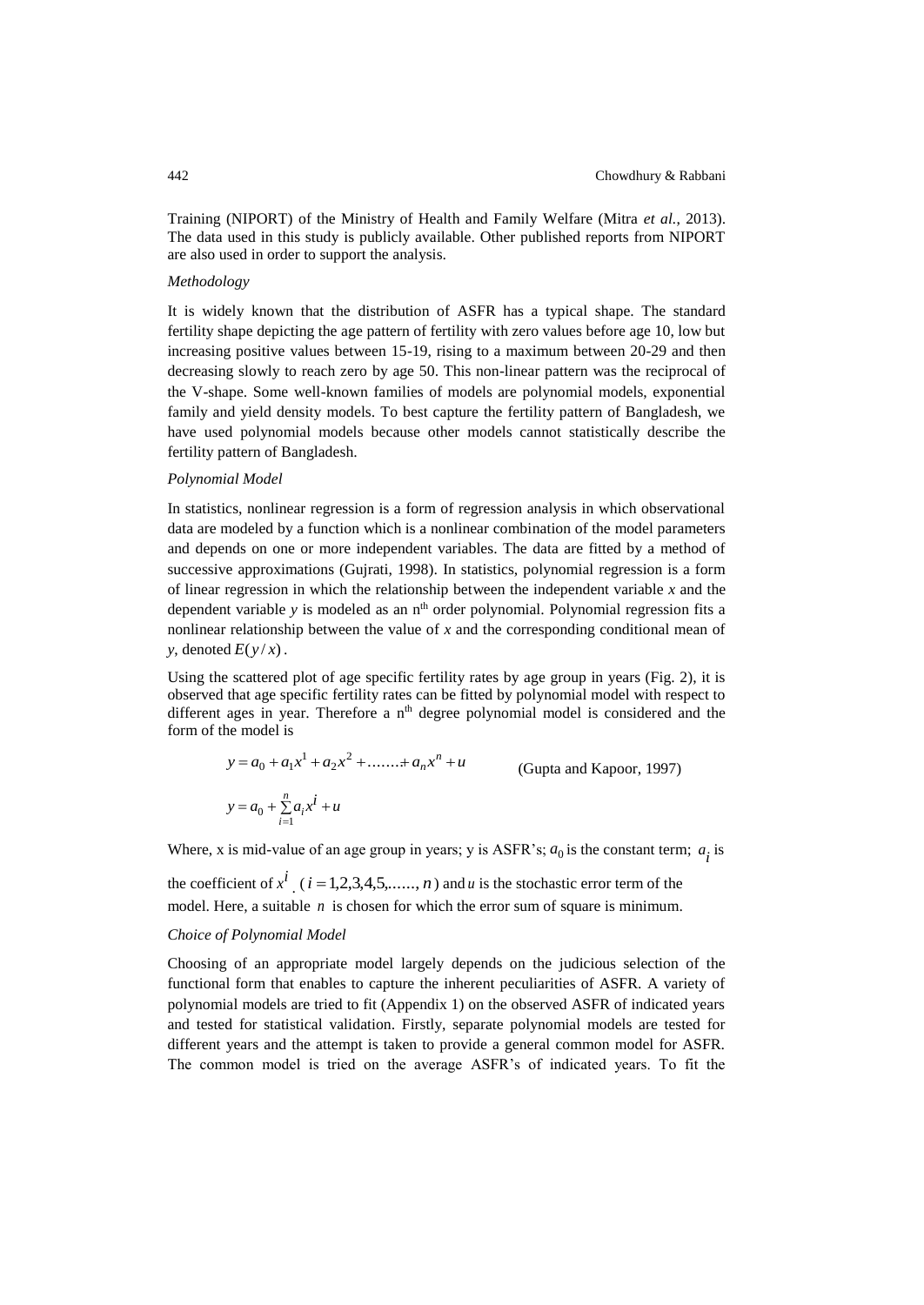polynomial model we assume ASFR's the dependent variable (*y*) and mid-value of an age group is the independent variable  $(x)$ . The functional forms of the selected polynomial models are as follows:

For the ASFR of 1999-2000:  $y = a + \frac{b}{x} + \frac{c}{x^2} + \frac{a}{x^3} + \frac{c}{x^4}$ *e x d x c x b*  $y = a + - + -$ 

For the ASFR of 2004:  $y = a + \frac{b}{x} + \frac{c}{x^2} + \frac{a}{x^3}$ *d x c x b*  $y = a + - + -$ 

For the ASFR of 2007:  $y = a + \frac{b}{x} + \frac{c}{x^2} + \frac{a}{x^3} + \frac{b}{x^4}$ *e x d x c x b*  $y = a + - + -$ 

For the ASFR of 2011:  $y = a + \frac{b}{x} + \frac{c}{x^2} + \frac{a}{x^3}$ *d x c x b*  $y = a + - + -$ 

The common model: For fitting a common model that represent a common pattern of ASFR for the years 1999-2000, 2004, 2007, 2011 we have averaged the ASFR of the study years. The average ASFR's are given in appendix. Recoursing various types of polynomial models on average ASFR the following form of the models seems to fit well to average ASFR.

$$
y = a + \frac{b}{x} + \frac{c}{x^2} + \frac{d}{x^3} + \frac{e}{x^4}
$$

The results of the fitted models are provided in table 1.

#### *Model Validation*

*F-test:* The F-test is used to the model to verify the overall measure of the significance of the model as well as the significance of  $R^2$ . The formula for F-test is given as with  $(m-1,$ *n-m*) degrees of freedom (degrees of freedom); where m is the number of parameters of the fitted model, *n* is the number of cases and  $R^2$  is the coefficient of determination of the model (Gujarati, 1998).

$$
F = \frac{R^2}{\left(1 - R^2\right)}/\frac{m - 1}{\left(1 - R^2\right)}/\frac{1}{\left(n - m\right)}
$$
 with  $(m - 1, n - m)$  degrees of freedom

Where *m* is the number of parameters of the fitted model *n* is the number of cases and  $R<sup>2</sup>$  is the coefficient of determination of the model (Gujarati, 1998).

Adjusted  $R_a^2 = 1 - (I - R^2) (\frac{h - 1}{n - m})$  $1 - (1 - R^2) (\frac{n-1}{2})$ 

#### **Results**

We present the following model for the ASFR pattern of BDHS-1999-2000, 2004, 2007 and 2011, respectively in Table 1.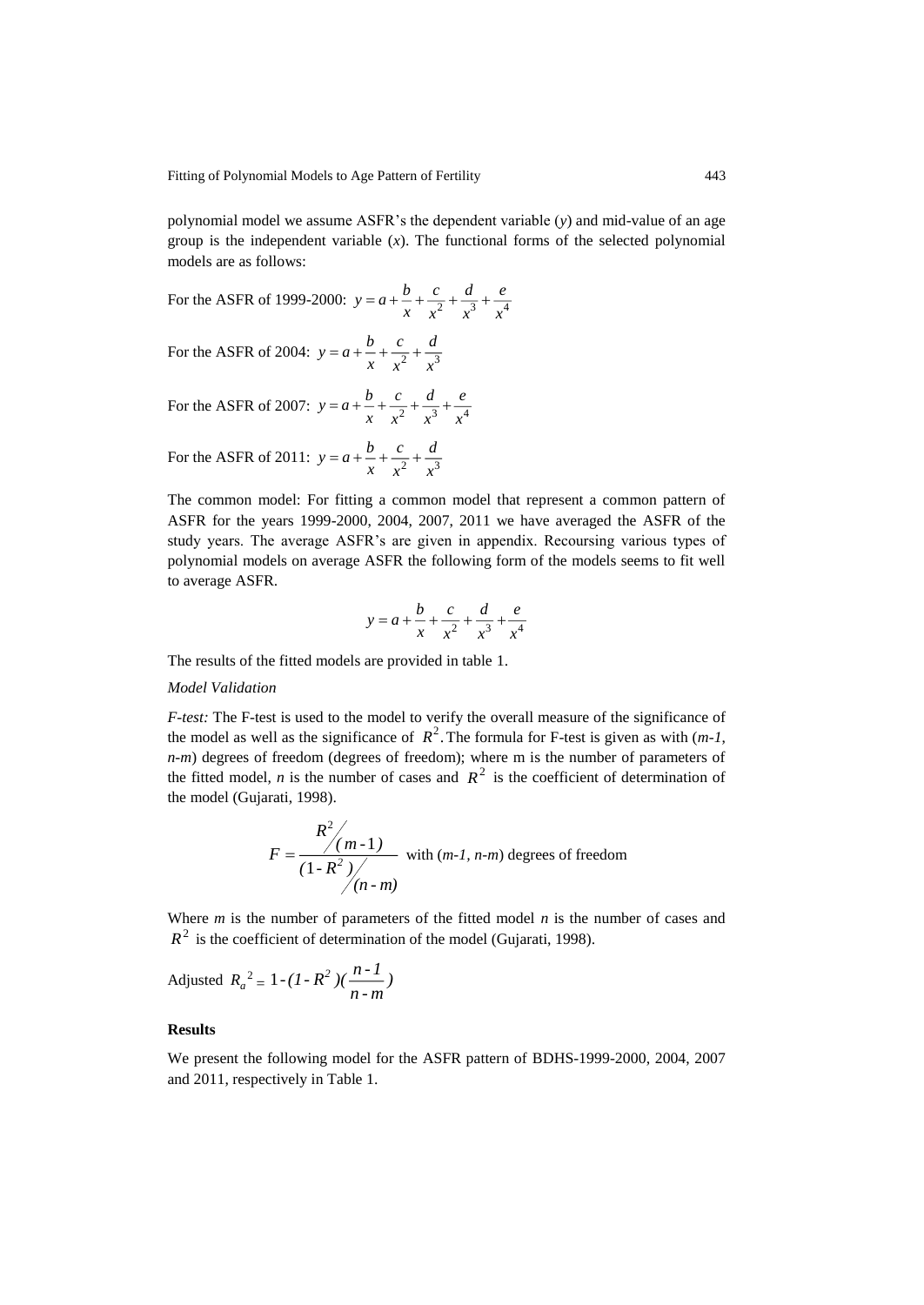| <b>Proposed Model</b>                                                                              | <b>Estimated Model</b>                                                                                                                                           | <b>Evaluation of the Model</b>                                                                                                                                                             |
|----------------------------------------------------------------------------------------------------|------------------------------------------------------------------------------------------------------------------------------------------------------------------|--------------------------------------------------------------------------------------------------------------------------------------------------------------------------------------------|
|                                                                                                    | (P-values of the coefficients are given<br>in braces respectively)                                                                                               |                                                                                                                                                                                            |
| 1999 BDHS Model<br>$y = a + \frac{b}{x} + \frac{c}{x^2} + \frac{d}{x^3} + \frac{e}{x^4}$           | $\hat{y} = 1.67 - \frac{211.7}{x} + \frac{9297.44}{x^2}$<br>$-\frac{163700.7}{x^3}+\frac{1008588.9}{x^4}$<br>$(0.03)$ $(0.02)$ $(0.02)$ $(0.02)$ $(0.02)$        | This fitted model explains<br>99.82% of total variation<br>and highly significant at<br>0.1% level of significance<br>with $F(4, 2)$ degrees of<br>freedom. F statistic is 828.4.          |
| 2004 BDHS Model<br>$y = a + \frac{b}{x} + \frac{c}{x^2} + \frac{d}{x^3}$                           | $\hat{y} = 0.1872 - \frac{27.325}{x} + \frac{1134.1}{x^2}$<br>$-\frac{11612.01}{r^3}$<br>$(0.008)$ $(0.002)$ $(0.0004)$ $(0.0002)$                               | This fitted model explains<br>99.94% of total variation<br>and highly significant at<br>0.009% level of significance<br>with $F(3, 3)$ degrees of<br>freedom. F statistic is 3232.         |
| 2007 BDHS Model<br>$y = a + \frac{b}{x} + \frac{c}{x^2} + \frac{d}{x^3} + \frac{e}{x^4}$           | $\hat{y} = 0.7195 - \frac{90.06}{x} + \frac{3764.13}{x^2}$<br>$+\frac{59184.97}{x^3}+\frac{311194.06}{x^4}$<br>$(0.03)$ $(0.03)$ $(0.03)$ $(0.04)$ $(0.04)$      | This fitted model explains<br>99.93% of total variation<br>and highly significant at<br>0.04% level of significance<br>with $F(4, 2)$ degrees of<br>freedom. F statistic<br>is<br>2333.33. |
| 2011 BDHS Model<br>$y = a + \frac{b}{r} + \frac{c}{r^2} + \frac{d}{r^3}$                           | $\hat{y} = 0.2700 - \frac{32.68}{r} + \frac{1182.08}{r^2}$<br>$-\frac{11399.23}{x^3}$<br>$(0.04)$ $(0.02)$<br>$(0.007)$ $(0.004)$                                | This fitted model explains<br>99.37% of total variation<br>and highly significant at<br>0.03% level of significance<br>with $F(3, 3)$ degrees of<br>freedom. F statistic is 319.1.         |
| <b>General BDHS Model</b><br>$y = a + \frac{b}{x} + \frac{c}{x^2} + \frac{d}{x^3} + \frac{e}{x^4}$ | $\hat{y} = 0.9312 - \frac{116.07}{x} + \frac{4913.06}{x^2}$<br>$-\frac{80441.89}{x^3}+\frac{451050.5}{x^4}$<br>$(0.006)$ $(0.005)$ $(0.005)$ $(0.006)$ $(0.008)$ | This fitted model explains<br>99.98% of total variation<br>and highly significant at<br>0.01% level of significance<br>with $F(4, 2)$ degrees of<br>freedom. F statistic<br>is<br>8568.43. |

|  |  | Table 1: Fitted model of ASFR for BDHS 1999, 2004, 2007, 2011 and general model. |  |  |  |  |
|--|--|----------------------------------------------------------------------------------|--|--|--|--|
|--|--|----------------------------------------------------------------------------------|--|--|--|--|

# **Graphs**

We present the following graphs for the empirical and estimated ASFR for BDHS 1999, 2004, 2007, 2011 and general model in fig. 3-7.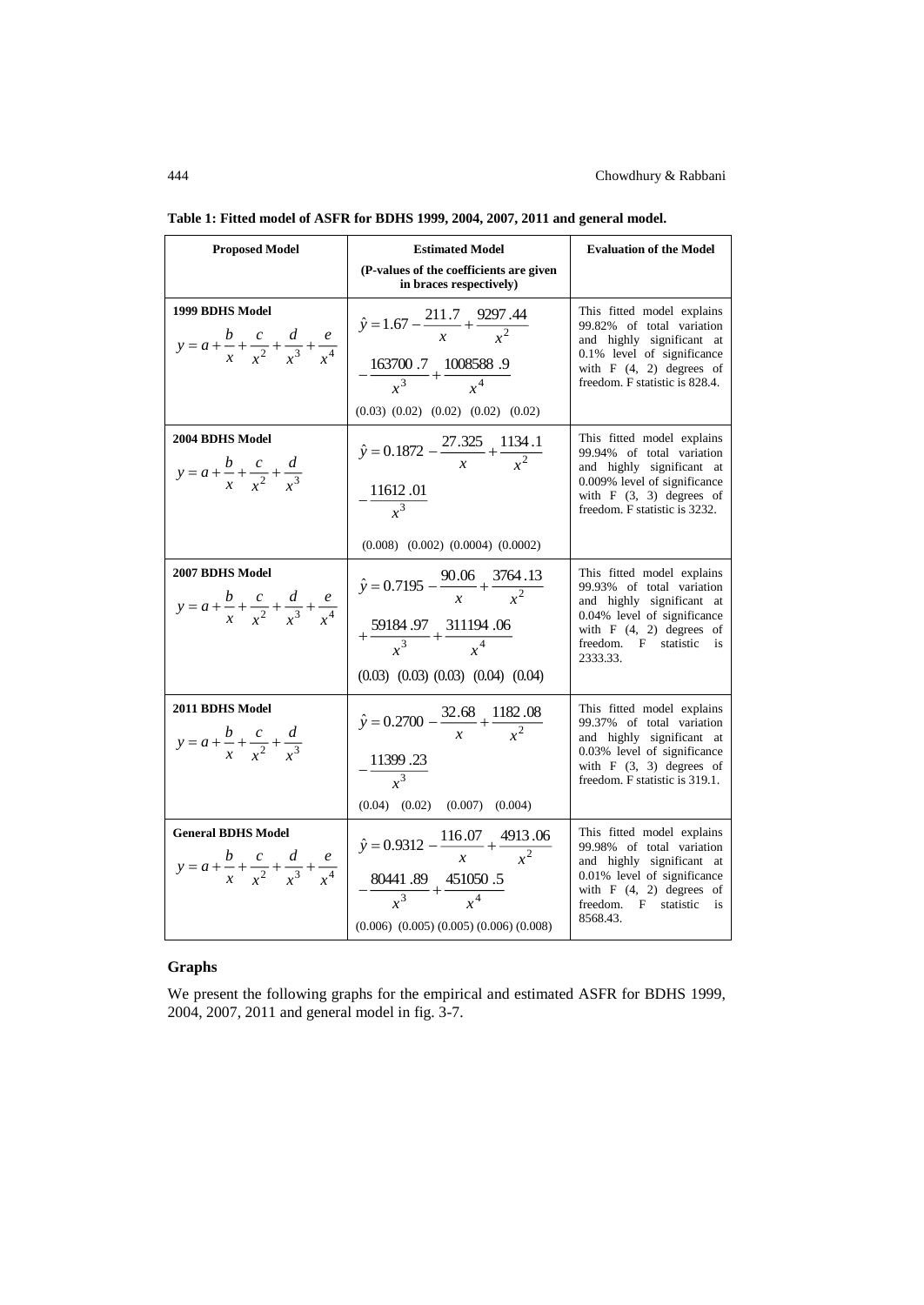







 $y = 0.18172 - 27.325*(1/x) + 1134.1*(1/x^2) - 11612.01*(1/x^3)$ 





y = 0.7195-90.06\*(1/x)+3764.13\*(1/x^2)-59184.97\*(1/x^3)+311194.06\*(1/x^4)

Fig. 5. Fitting of 4<sup>th</sup> degree inverse polynomial model for 2007 BDHS.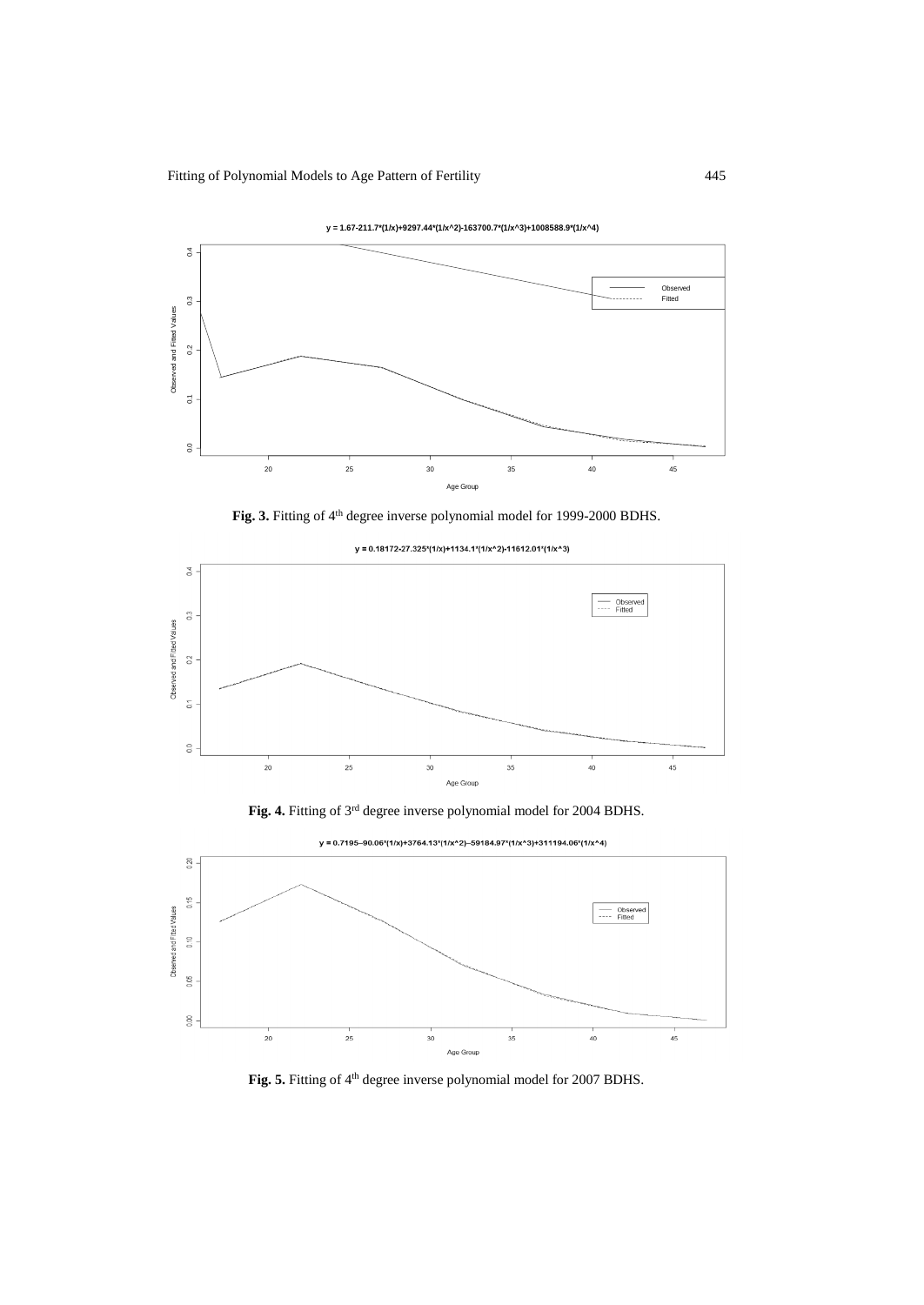

 $y = 0.2700 - 32.68*(1/x) + 1182.08*(1/x^2) - 11399.23*(1/x^3)$ 

Fig. 6. Fitting of 3<sup>rd</sup> degree inverse polynomial model for 2011 BDHS.



Fig. 7. Fitting of 4<sup>th</sup> degree inverse polynomial model for general ASFR (1999-2011).

# *Evaluation of the Model*

Table1 present the results of the estimates. Fig. 3 -7 present how well the model fits to the observed fertility rates. The Tables provide the proposed model, significance of the model, variation explained by the proposed model and significance of each parameter. It is shown that all the parameters of the fitted models are statistically significant. Adjusted  $R^2$  ( $R_a^2$ ) are more than 0.99 for all of the models. This means all of the proposed models explain more than 99% variation of the dependent variable, age specific fertility rate. The calculated value of F-test and probability value for all of the models parameter are presented in each table. These results are indicated that these models and their coefficients are highly statistically significant and hence we can conclude that all of these models are well fitted into the data set.

## *Implication*

Knowledge about fertility trends and fitting of models may help us learn more about the consequences of low fertility and see clearer whether interventions may be justified and what specific steps one might take. This study of ASFR's in Bangladesh show the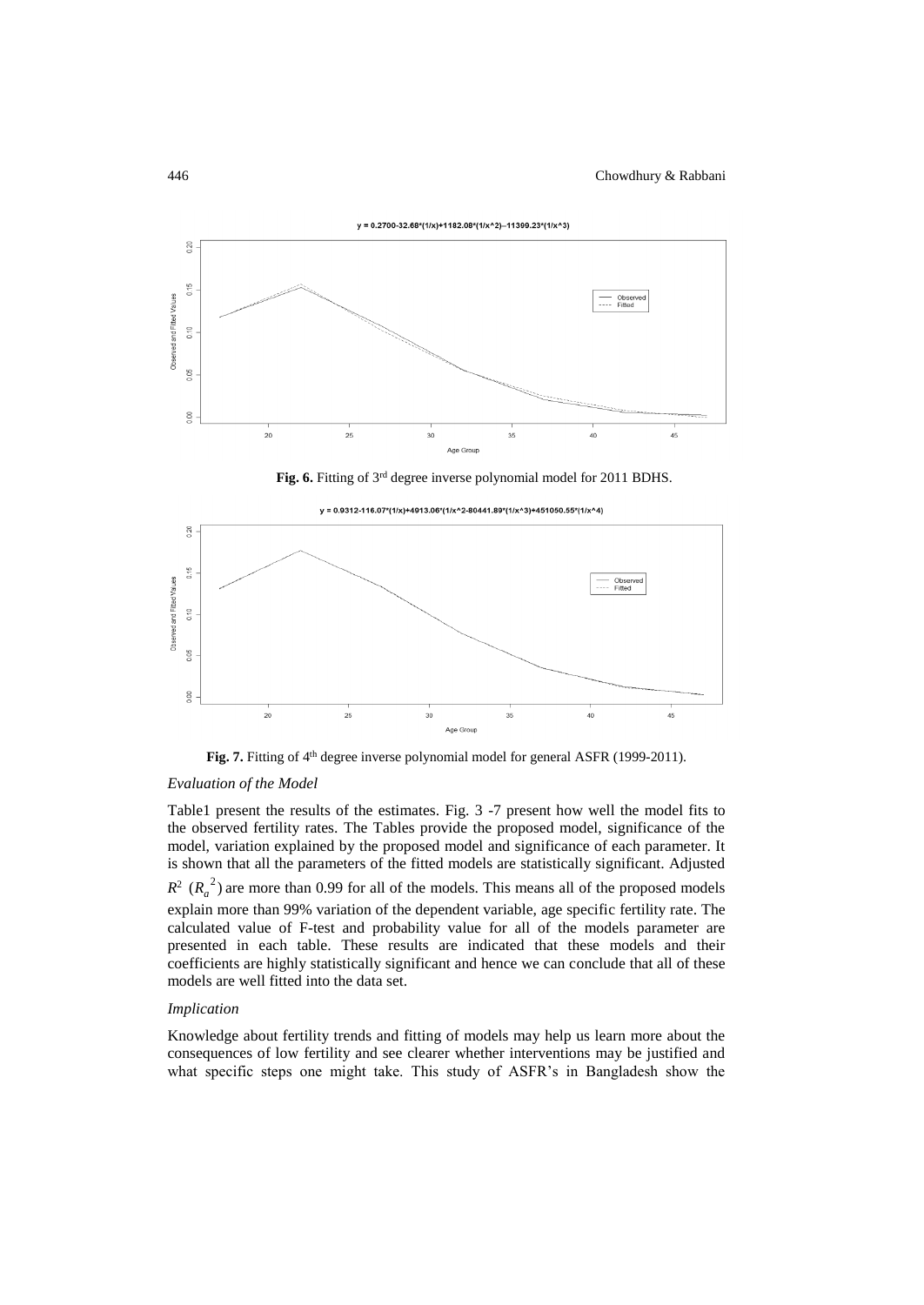Fitting of Polynomial Models to Age Pattern of Fertility 447

declining trend and the traditional reciprocal of V-shape pattern. It is also concluded that the woman of age interval 20-24 years is the most fertile and the age group 45-49 are the least fertile period in the reproductive life of Bangladeshi women.

The statistical models of ASFR of Bangladesh for the year1999 to 2011 have been fitted and these models have followed inverse polynomial models. Since all of these models are statistically significant and provides good fit for the data so these models could reveal important parameters which need to be taken into account when comparing fertility between countries and across time. This undoubtedly would increase our understanding of fertility pattern in the region.

#### **References**

Gayawan E., B. Samson Adebayo, Reuben A. Ipinyomi and Benjamin A. Oyejola. (2010). Modeling fertility curves in Africa, Volumes/Vol22/10/ DOI: 10.4054 / Dem Res. 2010.22.10

Gujarati, N. Damodar (1998). Basic econometrics, third edition, McGraw Hill, Inc., New York.

- Gupta, S. C. and V.K. Kapoor. (1997). Fundamentals of mathematical statistics, Ninth Edition, New Delhi.
- Islam, M. R. and Ali, M. Korban. (2004). Mathematical modeling of age specific fertility rates and study the reproductivity in the rural area of Bangladesh during 1980-1998, Pak. J. Stat., **20**(3): 379-392.
- Mitra, S.N. and Associates. (2013). Bangladesh demographic and health survey, 2011, National institute of population research and training (NIPORT), Dhaka, Bangladesh.
- United Nations (2000), Millennium development goals report, retrieved from <http://www.un.org/millennium/goals>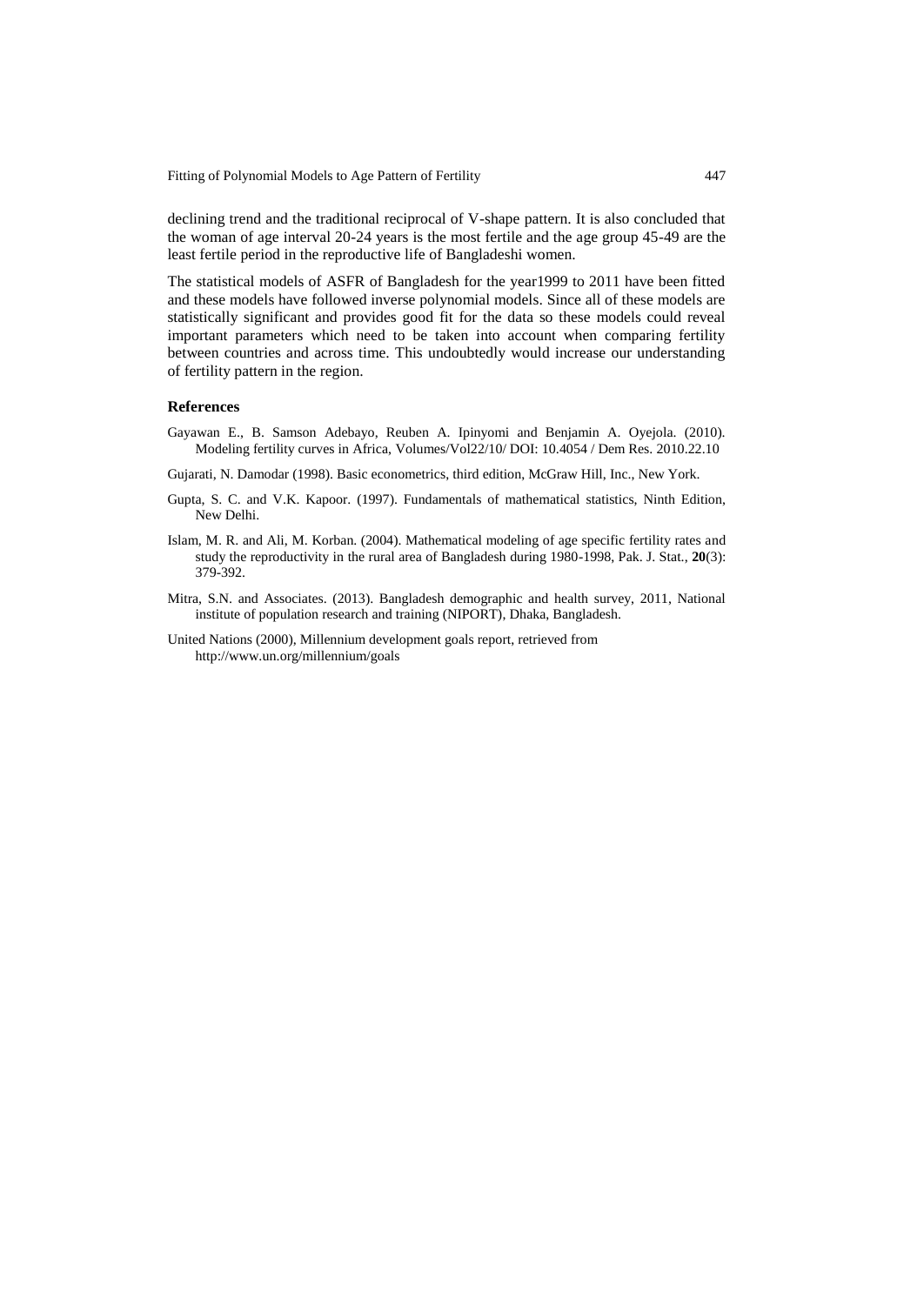# **Appendix**

| Age Group  | 1999-2000 BDHS | <b>2004 BDHS</b> | <b>2007 BDHS</b> | <b>2011 BDHS</b> | <b>Average ASFR</b> |
|------------|----------------|------------------|------------------|------------------|---------------------|
| $15-19$    | 0.144          | 0.135            | 0.126            | 0.118            | 0.131               |
| $20 - 24$  | 0.188          | 0.192            | 0.173            | 0.153            | 0.177               |
| $25 - 29$  | 0.165          | 0.135            | 0.127            | 0.107            | 0.134               |
| $30-34$    | 0.099          | 0.083            | 0.070            | 0.056            | 0.077               |
| 35-39      | 0.044          | 0.041            | 0.034            | 0.021            | 0.035               |
| $40 - 44$  | 0.018          | 0.016            | 0.010            | 0.006            | 0.013               |
| 45-49      | 0.003          | 0.003            | 0.001            | 0.003            | 0.003               |
| <b>TFR</b> | 3.3            | 3.0              | 2.7              | 2.3              |                     |

**Table 2: Trends in Age specific fertility rates and Total fertility rates among women age 15- 49, selected sources, Bangladesh, 1999-2011.**

| <b>Assume Model</b>                                                   | <b>Estimated Model</b><br>(P-values of the coefficients are given in braces)<br>respectively)                                                            | <b>Comment on the</b><br>Model                                                                                      |
|-----------------------------------------------------------------------|----------------------------------------------------------------------------------------------------------------------------------------------------------|---------------------------------------------------------------------------------------------------------------------|
| $y = a + \frac{b}{x} + \frac{c}{x^2} + \frac{d}{x^3}$                 | $\hat{y} = -0.1051 - \frac{3.6124}{x} + \frac{540.08}{x^2}$<br>6920.12<br>(0.65)<br>(0.85)<br>(0.34)<br>(0.18)                                           | This<br>model<br>explains 97% of<br>total variation but<br>is insignificant at<br>5% level<br>- of<br>significance. |
| $y = a + \frac{b}{x} + \frac{c}{x^2} + \frac{d}{x^3} + \frac{e}{x^4}$ | $\overline{\hat{y}} = 1.67 - \frac{211.7}{x} + \frac{9297.44}{x^2} - \frac{163700.7}{x^3}$<br>1008588.9<br>$(0.03)$ $(0.02)$ $(0.02)$ $(0.02)$<br>(0.02) | This is the valid<br>model. Interpreted<br>at table 1.                                                              |

**Note:** Inverse polynomial model of first and second degree are also tested and found to be not significant at 5% level of significance.

| <b>Assume Model</b>                                   | <b>Estimated Model</b><br>(P-values of the coefficients are given in braces)<br>respectively)                                   | <b>Comment on the</b><br>Model                                                                         |
|-------------------------------------------------------|---------------------------------------------------------------------------------------------------------------------------------|--------------------------------------------------------------------------------------------------------|
| $y = a + \frac{b}{x} + \frac{c}{r^2}$                 | $\hat{y} = -0.4198 + \frac{24.41}{x} - \frac{252.32}{x^2}$<br>(0.004)<br>(0.004)<br>(0.007)                                     | This model explains<br>only 93% of total<br>variation.                                                 |
| $y = a + \frac{b}{x} + \frac{c}{x^2} + \frac{d}{x^3}$ | $\hat{y} = 0.1872 - \frac{27.325}{x} + \frac{1134.1}{x^2} - \frac{11612.01}{x^3}$<br>$(0.002)$ $(0.0004)$ $(0.0002)$<br>(0.008) | This Model is best<br>than the above model<br>because it explains<br>99.93% of the total<br>variation. |

**Table 4: Fitted polynomial models of 2004 BDHS.**

**Note:** First degree inverse polynomial model also tested and found to be not significant at 5% level of significance.